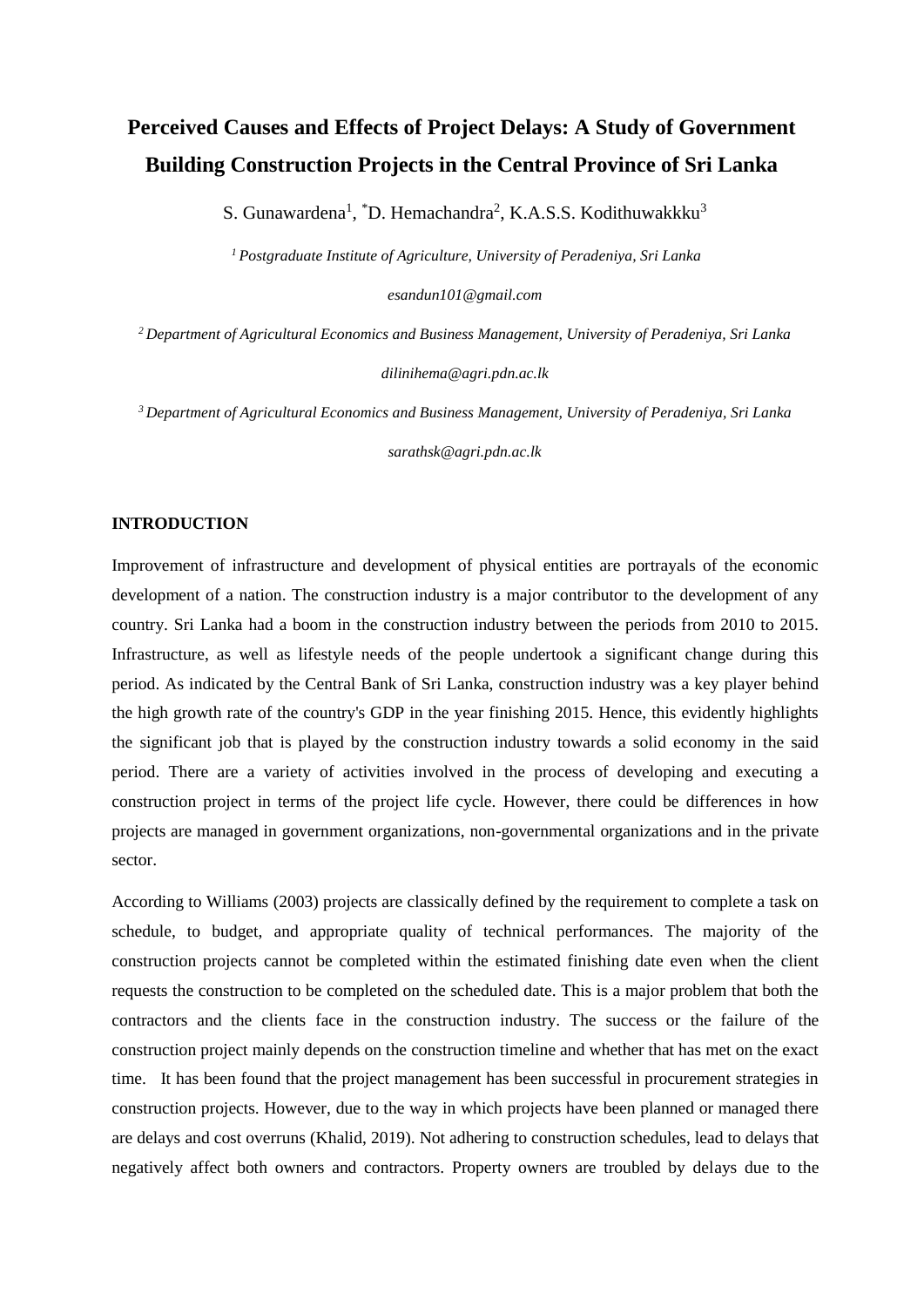additional expenses it entails and their inability to use or occupy the property for their intended purposes at the intended time. Since construction is a multi-party stakeholder project, delays impose a negative impact on contractors by driving up the costs of building, causing from having to pay for idle equipment as the delays continue. In addition, contractors may incur extra costs due to the price escalation of construction materials and labour wages during the delay, affecting overall project's financial health. Construction delays negatively affect both clients and contractors financially, and it has become the prime cause for disputes, arbitration and litigation.

The relative importance of causes and effects of project delays can vary according to the project conditions. Identifying causes of project delays and their effects are helpful for project managers to take precautionary actions and proactive measures to mitigate delays. Several studies have been carried out to identify the causes of project delays in counties such as Malaysia, Saudi Arabia, Jordan, Ghana and Sri Lanka (Asaaf & Al-Hejji 2006; Odeh & Battaineh 2002; Jayawardane & Pandita, 2003). Some studies have focused on effects due to project delays (Aibinu & Jagbro, 2002) whereas few other studies have focused on identifying both causes and effects of project delays (Sambasivan & Soon, 2007). There are only a few studies published in Sri Lanka, which investigate the causes and effects of project delays. One such research was carried out by Jayewardene and Pandita (2003) to recognise the construction delays in the building construction industry of Sri Lanka as a whole. However, we identify that the causes of project delays can differ according to the type of the project and the context. A few studies have been conducted in Sri Lanka on the completion of construction projects in general but rarely explicitly on government-funded projects. Since government-funded projects have a direct liability towards the country's fiscal situation, it is important to conduct a study on the causes and effects of project delays pertaining to government funded projects. Identification of causes and effects of the delays in government construction projects will help future project managers to diminish the project delays. Therefore, this research aims to identify the causes and effects of project delays concerning low and medium-rise government building construction projects in the Central Province. Medium and low-rise buildings contribute for more than 60% of the industry (Central Bank of Sri Lanka, 2018). Delays are common in these medium and low-rise buildings. Therefore, the finding of causes and effects of project delays in low and medium-rise buildings has a high level of significance in the construction industry of Sri Lanka. Generally, three primary parties are involved in construction projects namely the client, consultant and the contractor. The causes of the delay of the construction projects can be client, consultant or contractor related and how each party perceive project delays could be different. Therefore, this study aims to find the causes and effects of delays in government funded building construction projects at Central province in Sri Lanka as perceived by clients, consultants and contractors and assess their level of agreement.

## **METHODOLOGY**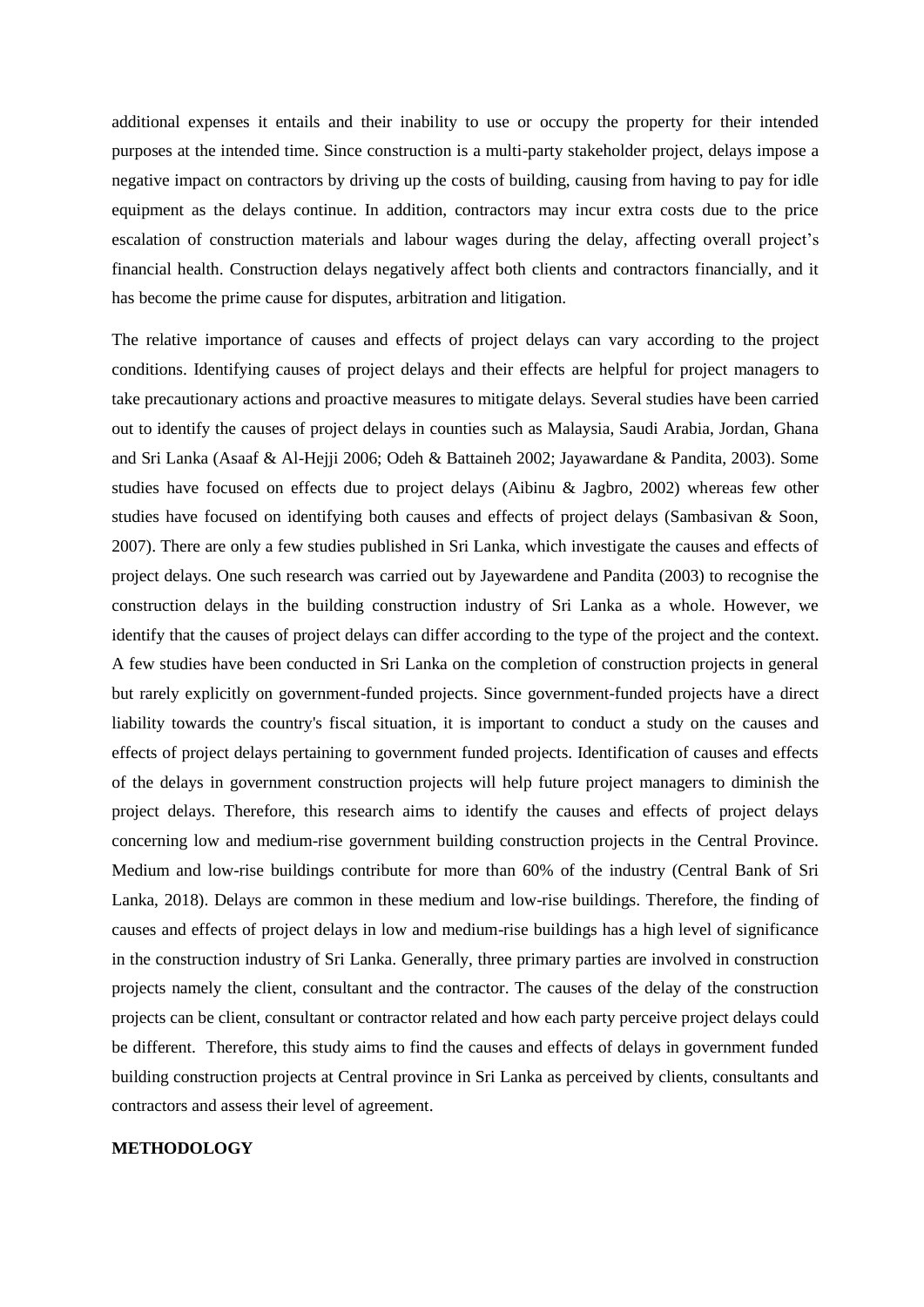There are three prime parties involved with any government construction project in Sri Lanka; the client, consultant and the contractor. The client is the organization or individual procuring the building development and usually referred to as an employer. The consultant is the professional appointed by the client to perform an expert task on a project. The contractor is the person or a firm that undertakes a contract to provide materials and labourers to perform services or to do a job. The study identified the above three parties as respondents.

The respondents consisted of professionals working for government construction projects in the Central province of Sri Lanka. These professionals have been working as consultants, contractors, or clients. This sample of professionals consisted of engineers, architects, and quantity surveyors, etc. The snowball sampling technique was used for the selection of the respondents. They were identified through their referral networks. This method of sampling is preferred when it is difficult to get responses from sample elements selected at random (Williams, 2003). The questionnaire was forwarded to thus identified 39 consultants, 68 contractors and 21 clients. The causes and effects of project delays were elicited as perceived by these three parties separately.

#### **Questionnaire Design**

The primary causes and effects of project delays were recognized by referring to previous research findings and interviewing professionals working on the construction projects with an exposure to government construction projects. These professionals comprised of engineers, architects, and quantity surveyors working for construction and consultancy companies, as the clients, consultants or contractors in the Central province. Sambasivan & Soon (2007) had identified 27 causes for project delays. However, some of the causes identified by Sambasivan & Soon (2007) were not taken into consideration when conducting this research since they are of marginal significance to Sri Lanka based on experts' opinions. Some additional causes identified by interviewing the above parties were included in the list of causes borrowed from Sambasivan & Soon (2007). Accordingly, 25 causes of project delays of government construction projects in the Central province were used for the research. They were categorized as the causes related to client, consultant, contractor and other. Further, from the interviews with the professionals, six effects of project delays were identified for Sri Lanka and used in this study.

The questionnaire was prepared to identify the frequency of occurrence and degree of severity of each cause of project delays and the effects as perceived by the three primary project stakeholders; clients, consultants and contractors. Sambasivam & Soon (2007), Odeh & Battaineh (2002), and Aibinu & Jagboro (2002) have directly asked the respondents the importance of each cause of delay in their questionnaires. However, Assaf & Al-Hejji (2006) Have made an inquiry focusing on the frequency of the occurrence and the degree of severity in an independent manner and then calculated relative importance. After evaluating both methods, it was decided that the method used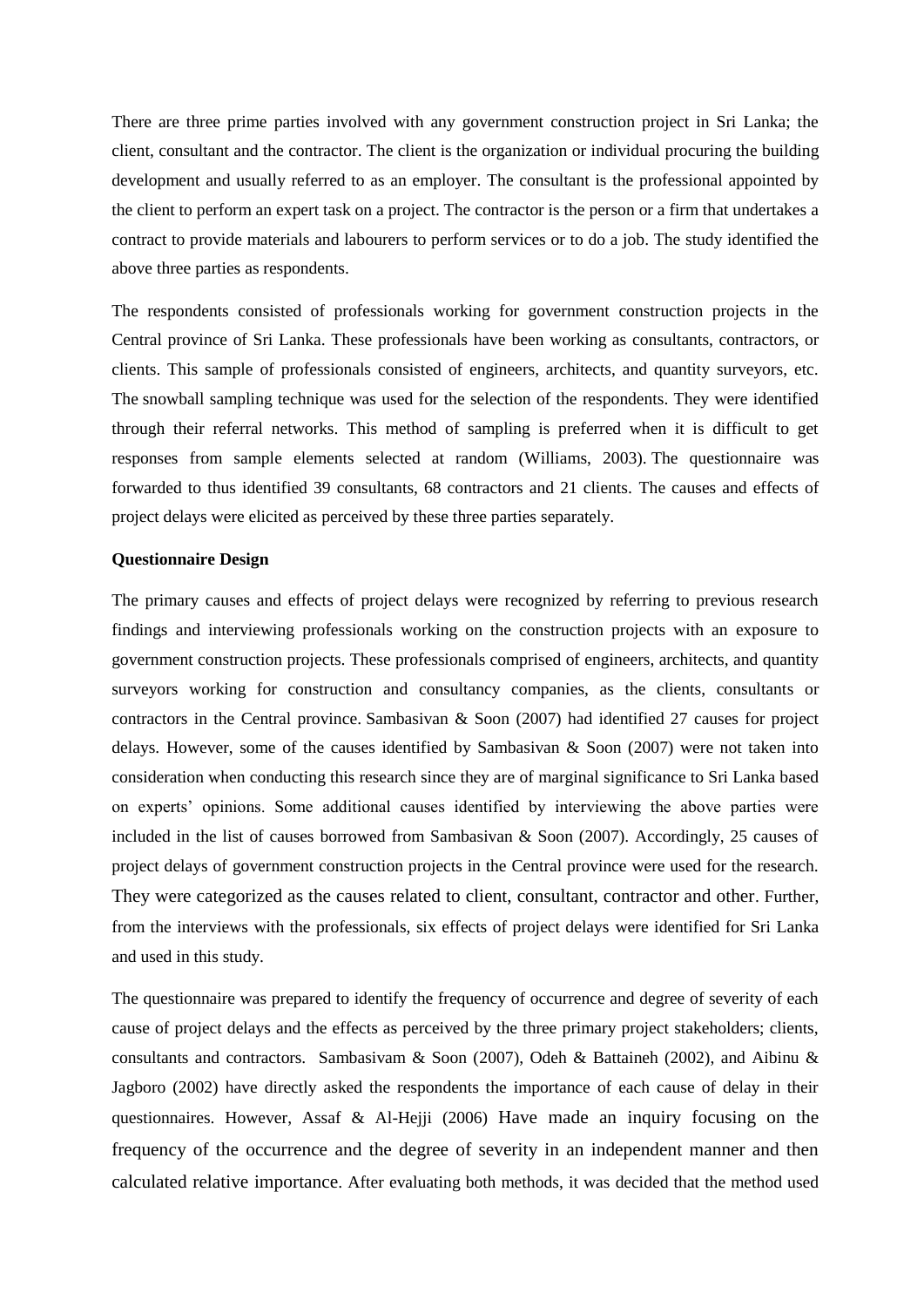by Assaf & Al-Hejji (2006) is more appropriate for this study. A five-point Likert scale was used to measure the level of agreement on the causes and effects of the project delays by the Clients, Consultants and Contractors.

#### **Data Analysis**

Sambasivan & Soon (2007), Jayawardane & Pandita (2003), and Aibinu & Jagoor (2002) used the relative important index (RII) to define the relative importance of the causes of project delays. They have implemented a five-point Likert scale to define the importance of the causes. The relative importance index (RII) as follow:

*Relative importance index (RII)* = 
$$
\sum_{A*N}^{W}
$$
 (1)

Where, the weighting given to each factor by the respondent (ranging from 1 to 5) is denoted by 'W', 'highest weight (i.e., 5) by 'A', and the total number of respondents by 'N'. 'RII' value had a range from 0 to 1. A greater value of RII gives higher significance for the cause.

Assaf & AI. Hejji (2007) has used a different approach to calculate the importance of the causes. They have defined "Frequency Index" and "Severity Index" as follows:

$$
Frequency Index (FI) = \sum w / (5*N) * 100 \tag{2}
$$

Where the constant expressing the weight given by each respondent by 'w', and the total number of responses by "N". The frequency index was used to sort causes according to the frequency of occurrence.

$$
Severity Index (SI) = \sum w / (5*N)^*100
$$
 (3)

Where the constant expressing the weight given by each respondent by 'w', and the total number of responses by "N" . The severity index was used to sort the causes according to the severity of the occurrence. The importance of each cause is based on the frequency and severity of it. Therefore, Assaf & Al-Hejji (2007) defined relative important index as follows,

*Relative Importance Index (RII) = FI \* SI (4)*

Assaf & Al-Hejji's (2007)'s approach of calculating relative importance index is adopted in this study. Respondents were required to answer two questions related to each cause (i.e., frequency of occurrences and degree of severity) and hence it gives a more realistic picture about the causes and effects of project delays.

### **Difference in Perception among Consultants, Contractors and Clients**

Spearman rank correlation tests were performed to obtain the correlation between the RII calculated for any two parties among clients, consultants and contractors. This was performed for both causes and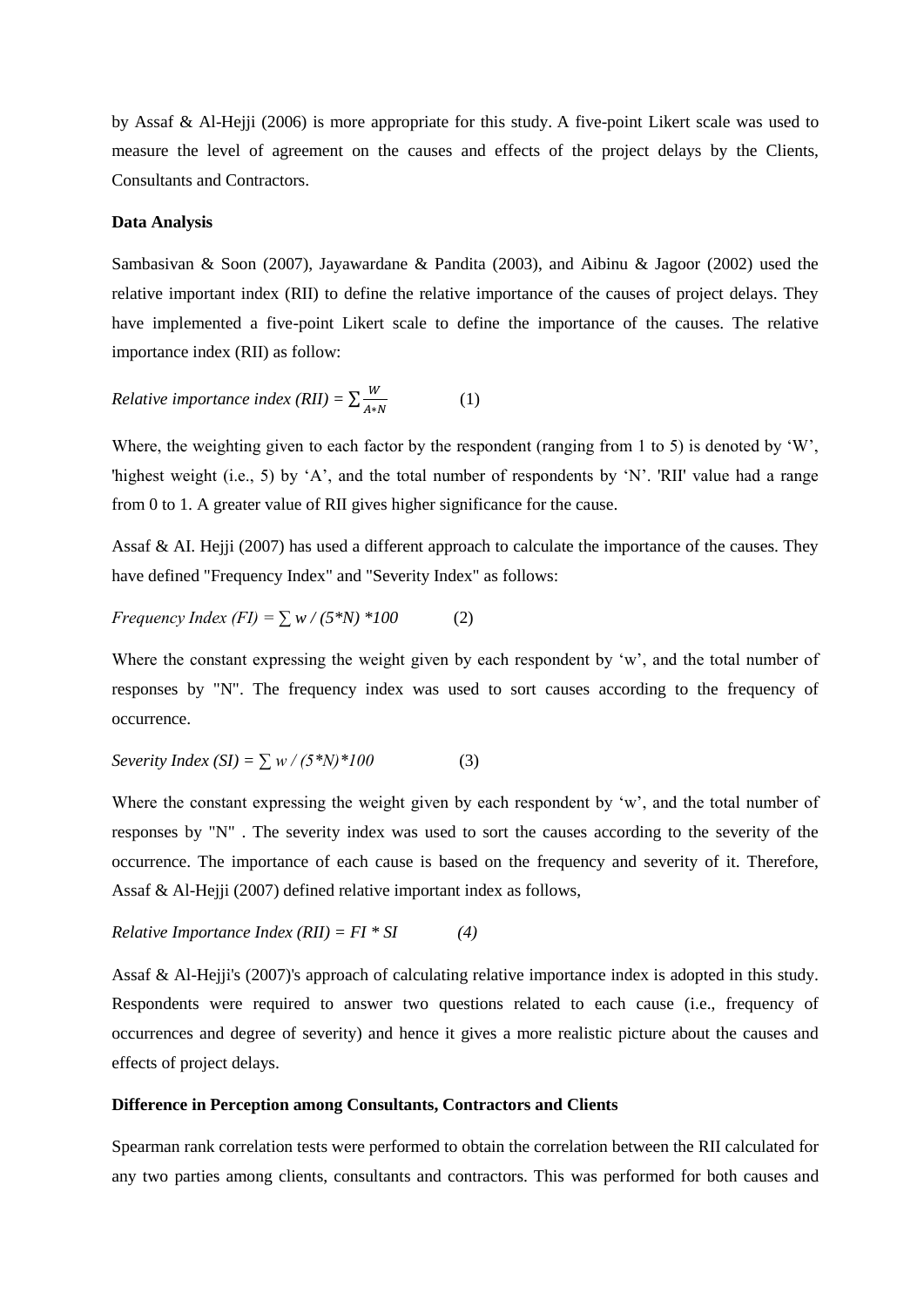effects of project delays. The Kruskal-Wallis test was performed to test if the RII calculated for contractors, clients, and consultants were significantly different for at least one party.

## **RESULTS AND DISCUSSION**

Ninety-seven completed questionnaires were received and were taken for the analysis. They comprised of responses from 32 consultants, 49 contractors and 16 clients. The calculated RII for individual causes of project delayed perceived by contractors, clients and consultants and overall sample are shown in table 3.1. The ranks identified for each cause of delay according to RII values are also given in table 3.1.

|                |                                                     | Perception              |                |                |                |                    |                |         |                |
|----------------|-----------------------------------------------------|-------------------------|----------------|----------------|----------------|--------------------|----------------|---------|----------------|
|                | <b>Cause of Project Delay</b>                       | <b>Contractors</b>      |                | <b>Clients</b> |                | <b>Consultants</b> |                | Average |                |
| Item No.       |                                                     | $\overline{\mathbf{E}}$ | Rank           | RII            | Rank           | RII                | Rank           | RII     | Rank           |
|                | <b>Client related factors</b>                       |                         |                |                |                |                    |                |         |                |
| $\mathbf{1}$   | Client's financial problems                         | 67.07                   | $\mathbf{1}$   | 52.64          | 6              | 42.68              | $\overline{4}$ | 52.19   | $\overline{3}$ |
| $\overline{2}$ | Delay in payment process                            | 51.78                   | 6              | 52.54          | $\overline{7}$ | 43.13              | 3              | 43.50   | 5              |
| 3              | Scope changes                                       | 42.31                   | 8              | 50.75          | 8              | 39.30              | 6              | 42.77   | 6              |
| $\overline{4}$ | Slow decision making                                | 34.22                   | 15             | 32.94          | 13             | 35.46              | 10             | 34.61   | 14             |
| 5              | Delay in taking over the project<br>site            | 31.59                   | 18             | 30.03          | 18             | 40.16              | 5              | 34.60   | 15             |
| 6              | Delay<br>due<br>ceremonial<br>to<br>functions       | 27.55                   | 20             | 20.31          | 23             | 37.42              | 7              | 29.53   | 20             |
|                | <b>Consultant related factors</b>                   |                         |                |                |                |                    |                |         |                |
| 1              | Delays in drawings submission                       | 49.39                   | $\overline{7}$ | 31.80          | 14             | 30.55              | 13             | 39.83   | $\overline{7}$ |
| $\overline{2}$ | Mistakes and discrepancies                          | 29.63                   | 19             | 53.25          | 5              | 22.64              | 23             | 30.57   | 18             |
| 3              | Lack<br>experience<br>of<br>of<br>the<br>Consultant | 24.16                   | 24             | 27.33          | 20             | 23.38              | 21             | 24.60   | 22             |
| 4              | Delays in approvals                                 | 55.49                   | 3              | 31.50          | 15             | 23.29              | 22             | 39.76   | 8              |
| 5              | Delays in inspections                               | 37.21                   | 12             | 30.64          | 17             | 28.05              | 18             | 34.13   | 16             |
| 6              | Attitude of Consultant's persons                    | 24.78                   | 23             | 18.56          | 24             | 15.03              | 25             | 20.46   | 25             |
|                | <b>Contractor Related factors</b>                   |                         |                |                |                |                    |                |         |                |

*Table 3.1: Consultants', clients' and contractors' perception on causes of project delays*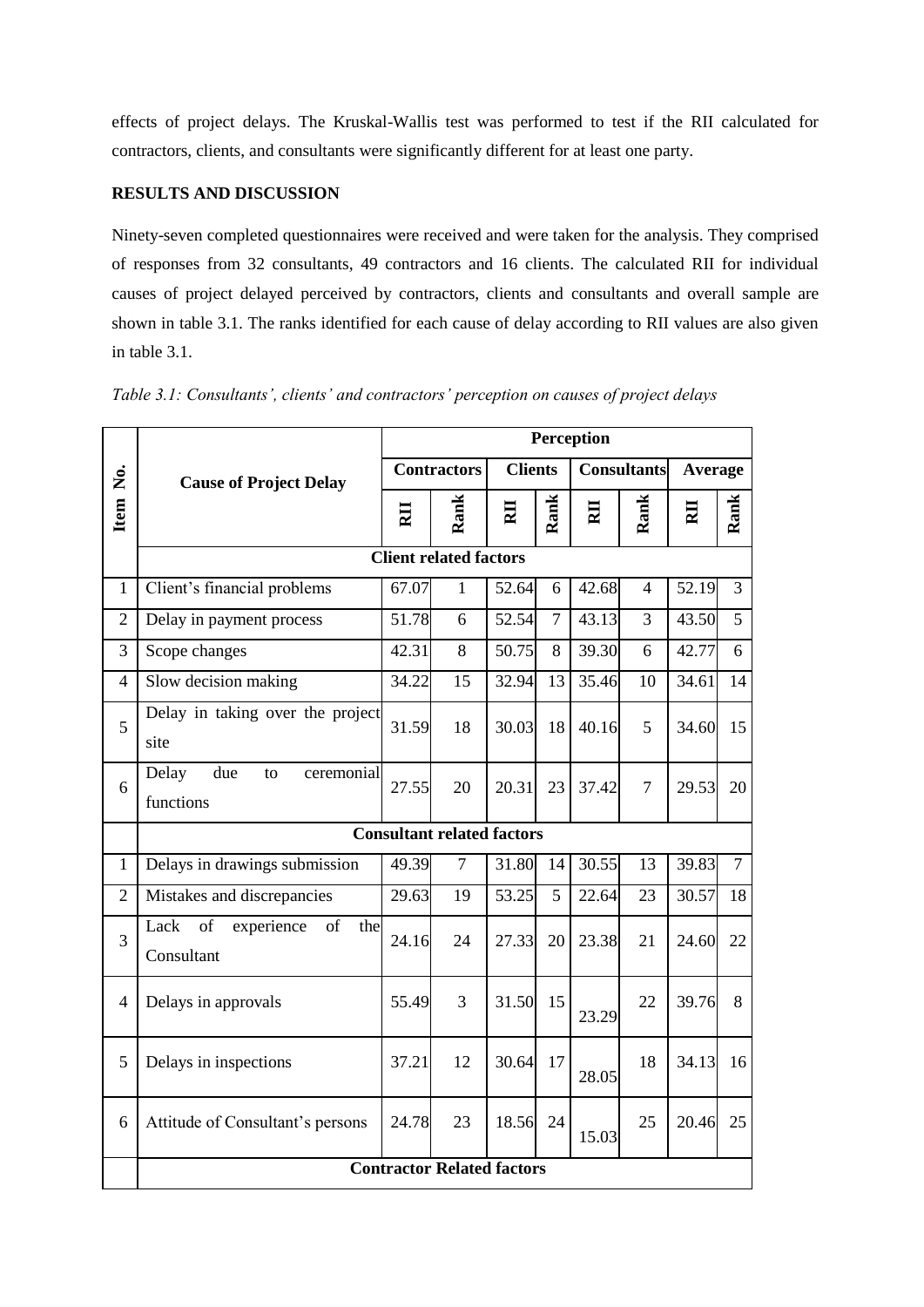| $\mathbf{1}$   | Improper project management                           | 53.51 | 5                    | 82.13 | $\mathbf{1}$   | 52.50 | $\mathbf{1}$   | 57.62 | $\mathbf{1}$   |
|----------------|-------------------------------------------------------|-------|----------------------|-------|----------------|-------|----------------|-------|----------------|
| $\overline{2}$ | Improper construction methods                         | 33.11 | 17                   | 57.00 | $\overline{4}$ | 29.53 | 15             | 35.51 | 12             |
| 3              | Improper day-work planning                            | 54.52 | $\overline{4}$       | 72.19 | $\overline{2}$ | 31.77 | 12             | 49.27 | $\overline{4}$ |
| 4              | Errors during construction                            | 26.55 | 21                   | 41.44 | 10             | 28.22 | 17             | 29.77 | 19             |
| 5              | Inadequate<br>experiences<br>of<br>Contractor's staff | 35.69 | 14                   | 33.78 | 12             | 27.95 | 19             | 32.84 | 17             |
| 6              | difficulties<br>of<br>Financial<br>the<br>Contractor  | 38.65 | 11                   | 47.27 | 9              | 36.50 | 9              | 39.32 | 9              |
| $\overline{7}$ | Problems with Sub-contractor                          | 25.49 | 22                   | 24.75 | 21             | 26.72 | 20             | 25.86 | 21             |
|                |                                                       |       |                      |       |                |       |                |       |                |
|                |                                                       |       | <b>Other factors</b> |       |                |       |                |       |                |
| 1              | Shortage of materials                                 | 36.37 | 13                   | 28.98 | 19             | 37.08 | 8              | 35.36 | 13             |
| $\overline{2}$ | Shortage of labour                                    | 55.71 | $\overline{2}$       | 62.91 | 3              | 51.47 | $\overline{2}$ | 55.44 | $\overline{2}$ |
| 3              | Lack of communications                                | 39.76 | 10                   | 37.38 | 11             | 33.93 | 11             | 37.50 | 10             |
| $\overline{4}$ | Disputes                                              | 18.69 | 25                   | 24.22 | 22             | 29.23 | 16             | 23.10 | 24             |
| 5              | Government regulatory obstacles                       | 33.34 | 16                   | 13.56 | 25             | 16.95 | 24             | 23.84 | 23             |

Improper project management by contractors was identified as the main cause of project delays by both the consultants and clients. However, contractors categorized improper project management by contractors as the fifth most important cause of project delays. This includes, contractors project management at the execution stage, variation claims and invoicing at right time, documentations and relevant correspondences to report project matters, work progress monitoring and following the feedbacks at the site level etc. In Malaysian construction industry improper planning was categorized as the main cause for the project delays. Poor site management comes as the second major contractor related cause of project delays (Sambasivam  $\&$  Soon 2007). This shows that improper planning is a considerable problem that occurs not only in Sri Lanka but also in other countries.

The second major cause of project delays identified by both the consultants and contractors was 'Shortage of labour', whereas clients recognized this as the third main cause of project delays. In overall perception, 'shortage of labour' comes as the second main cause of project delays in government construction projects in the Central province. This finding is in line with the findings of Jayewardene and Pandita. (2003) who find that man power shortage as the second main cause of the delays in building construction projects in Sri Lanka. In Malaysian construction projects 'inadequate labour supply' was categorized as the fifth main cause of project delays (Sambasivan and soon 2007). This shows that the labor shortage is not a major cause for project delays in Malaysian construction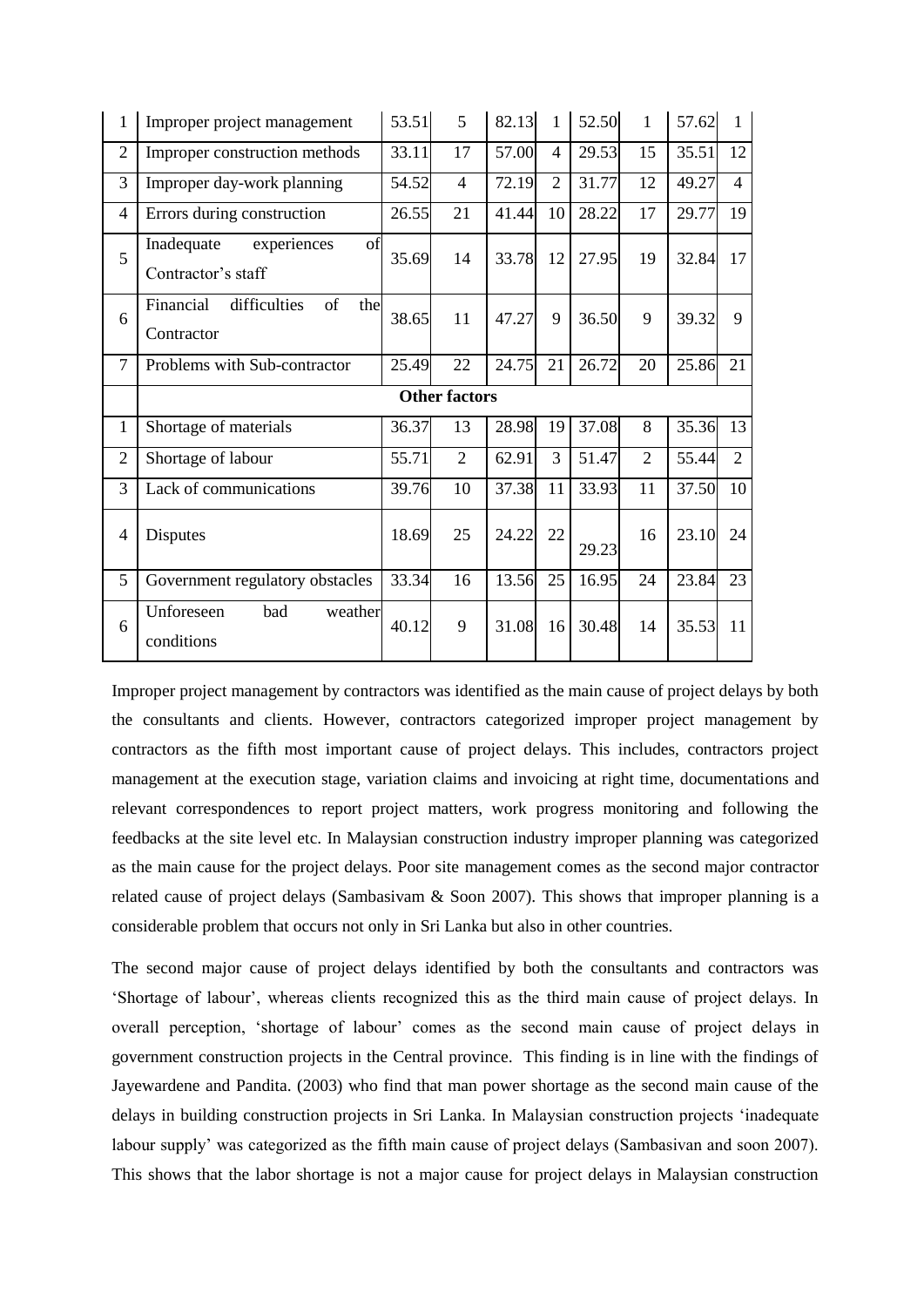industry. Still a large proportion of workers in construction industry are employed on a temporary basis in Sri Lanka. Therefore, when they find a better work opportunity, they leave the former construction site. This may have created a huge labour shortage in Sri Lankan construction projects to be perceived by clients, consultants and contractors as one of the key causes of project delays.

Financial problems of the clients were identified as the third major cause of project delays. Previous studies also found that financial difficulties and economic problems as one of the major causes of project delays in the construction industry. (Sambasivam & Soon, 2007). This cause of project delay gained importance specifically in recent years due to the fiscal and budgetary constraints experienced by the government of Sri Lanka. Further, the inflation rate of the country could cause prices to increase rapidly and hence may require re-assessment of the budget which could cause delays. For instance, in Sri Lanka in 2017 the inflation rate was close to 7% compared to 4% in the preceding year. Moreover, the depreciation of rupee could also cause financial difficulties to the client since most of the construction materials are imported to Sri Lanka. All these could lead to price escalations causing cost overruns and project delays. When funds to concerned Ministries and Departments were not released on timely basis by the government would ultimately lead to notification of the client to contractor about the unavailability of funds resulting in project delays. Construction works take in huge amounts of money and most of the contractors find it very difficult to bear the daily construction expenses when the payments are delayed. Work progress can be delayed due to the late payments from the clients because there is inadequate cash flow to support construction expenses especially for those contractors who are not financially sound.

The fourth-ranked cause for project delays is improper day-work planning by the contractors. Contractors categorized this as the fourth most important cause of project delays, whereas consultants identified it at the twelfth place. However, according to the clients, improper day-work planning is the second most important cause of project delays in the government construction projects in the Central Province of Sri Lanka. Some studies have also identified project planning as the most important factor that contributes to the success of the project. Local Contractors often fail to come-out with a practical and workable ''work programme'' at the initial planning stage (Sambasivam & Soon, 2007). That indicates, most contractors neglect prior planning. It is a requirement that contractor provides a work program together with the budding document involving their day works. It is likely that the contractors just submit a work program with the bidding document but are unable to meet the milestones properly.

Delay in payments process is recognized as the fifth most significant cause of project delays. While the consultants recognized this as the third most important cause of project delays, the contractors ranked this as the sixth most significant cause of the project delays and clients as the seventh most important cause. A possible reason for delay in payments in government construction projects could be the government bureaucratic procedures and the red-tape.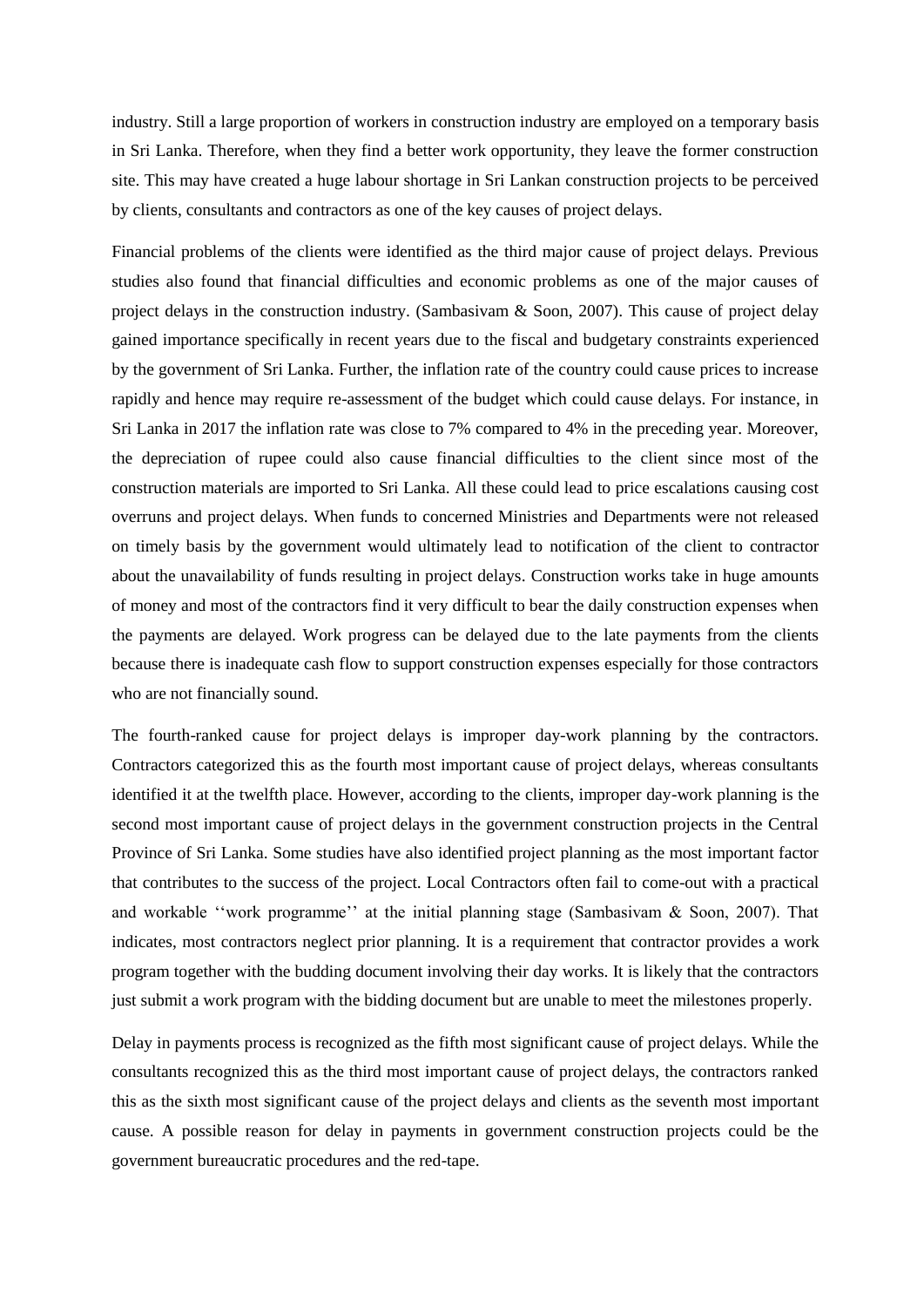Scope change is identified as the sixth major cause of project delays. Both the clients and contractors ranked it at the eighth place and the consultants ranked it at the sixth place. Similarly, Jayawardane & Pandita (2003) identified that the changes done by the owners and consultants are a major cause of project delays in building construction projects. The findings of this research are going along with their findings. In a study carried out on project delays in large construction projects in Saudi Arabia, this is identified as the 10<sup>th</sup> most important cause for the project's delays (Assaf & Al-Hejji, 2006). This shows that clients changing their original scope has become a major reason for project delays not only in Sri Lanka but also in other countries.

Delay in drawings submission is the  $7<sup>th</sup>$  most important cause of project delays identified in this study with respect to the medium scale government construction projects in the Central Province in Sri Lanka. Delay in approvals, financial difficulties of the contractor and lack of communications are identified at eighth, ninth and tenth ranks respectively as most important causes of project delays.

## **Difference in Perception among Consultants, Contractors and Clients on the Causes of Project Delays**

Spearman's rank correlation coefficient was used to assess the agreement among the three primary stakeholders; clients, consultants and contractors on the causes of project delays in government construction projects. Accordingly, the calculated Spearman's correlation coefficients and respective significance level for the three parties are shown in following table 3.2.

*Table 1: Agreement for causes of delays between Consultants, Contractors and Clients*

|                           | Spearman's              |                     |  |  |
|---------------------------|-------------------------|---------------------|--|--|
| <b>Stakeholder Groups</b> | <b>Rank Correlation</b> | <b>Significance</b> |  |  |
|                           | <b>Coefficient</b>      | <b>Levels</b>       |  |  |
| Consultants & Contractors | 0.5477                  | 0.01                |  |  |
| Contractors & Clients     | 0.6285                  | 0.01                |  |  |
| Consultants & Clients     | 0.4931                  | 0.01                |  |  |

A higher level of agreement was observed among contractors and clients, whereas the least agreement was observed between the consultants and clients. The significant level for all three parties is less than 1%. Therefore, we can apply 99% of confidence that the correlation has not occurred by chance. In the construction industry, in most instances disputes arise between consultants and contractors at the execution stage of the construction projects. Therefore, it is acceptable to observe clients and contractors are having lower level of agreement with consultants.

The Kruskal-Wallis test was performed to see if any stakeholder group is significantly different in their perception of causes of project delays. The test results show that no party is significantly different from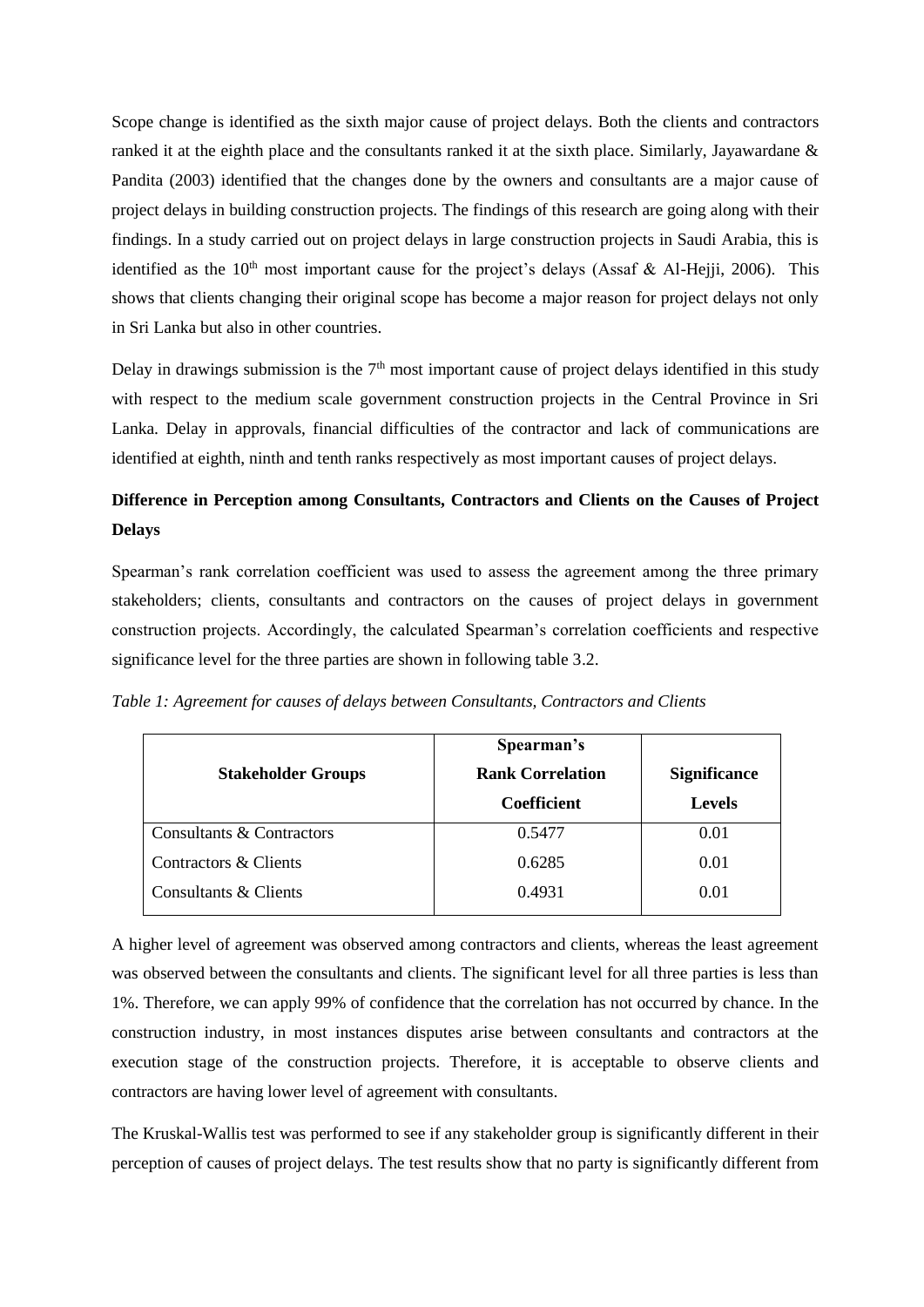other parties in the perceived importance of the causes of project delays. The Kruskal-Wallis test statistics are given in table 3.3. According to the *p* value, there is no significant evidence to say that the RII of the three parties is different in at least one party from others.

|            | 3.19 |
|------------|------|
| Chi-Square | 5.99 |
| P value    | 0.20 |

*Table 3.3: Kruskal-Wallis test results- All three parties*

The Spearman rank correlation and Kruskal-Wallis test results show that there is an agreement among the three main stakeholder groups on the perceived importance of the causes of construction project delays. This confirms the causes of project delays identified in in relation to the government construction projects in the Central Province in Sri Lanka as independently the clients, the consultants and the contractors more or less the same causes as the important cause of project delays.

### **Effects Due to Project Delays**

Six effects due to the project delays were identified after the preliminary interview with the professionals working in the government construction projects in the Central province and by referring to previous studies. Accordingly, identified delays due to project delays are cost overrun, quality of the work, disputes, litigation, arbitrations and total abandonment. These effects of project delays were ranked by the clients, consultants and contractors according to their perceived importance. Frequency index, severity index and relative importance index (RII) were calculated from the ranks given for the above effects of project delays for each stakeholder party separately and overall. They are shown in Figures 1-4.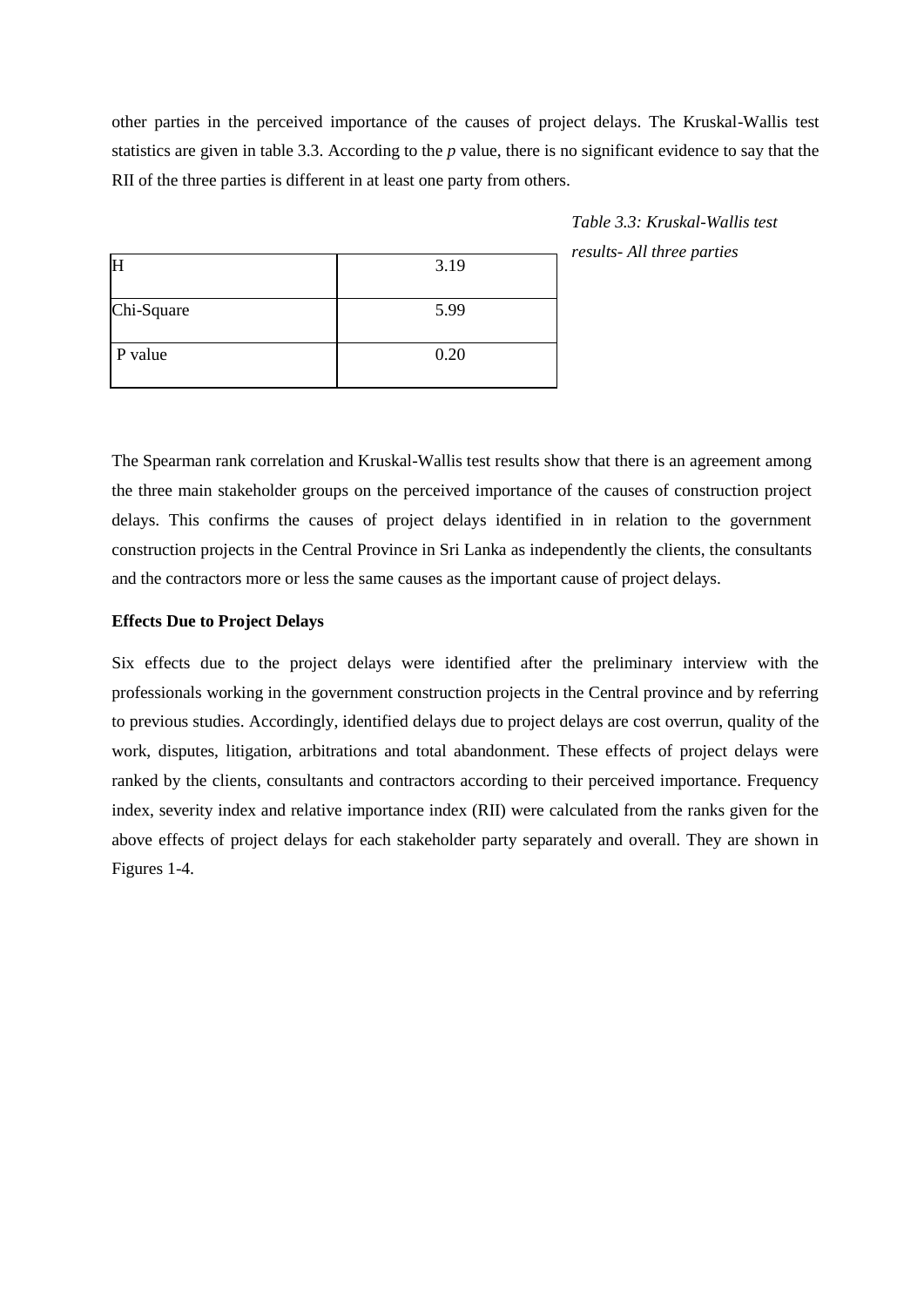

Cost overrun is identified as the main effect of project delays. Consultants and contractors both rank this as the major effect of the project delays. However, clients placed this as the second major effect of project delays. This shows that the consultants and contractors are more concerned about the cost overrun than the time overrun. Cost overrun includes the payment to the consultants for additional price increase of material and services due to inflation, contract-related factors such as change orders and discrepancies in bidding document. However, it has been identified that cost overruns and time overruns are related and, in most instances, time overrun leads to cost overrun (Sambasivan & Soon, 2007).

Poor quality of the work outcome is the second most crucial effect due to the delays. Price escalation of the materials, services and labour charges directly affecting to final lower quality work due to contract constrains towards contractor. Even though consultants keep pushing contractors to get final outcome as per agreed specifications and finishes, above disappointments due to delays lead to poor quality work outcome. Further, clients are also liable to compensate all-natural losses resulting from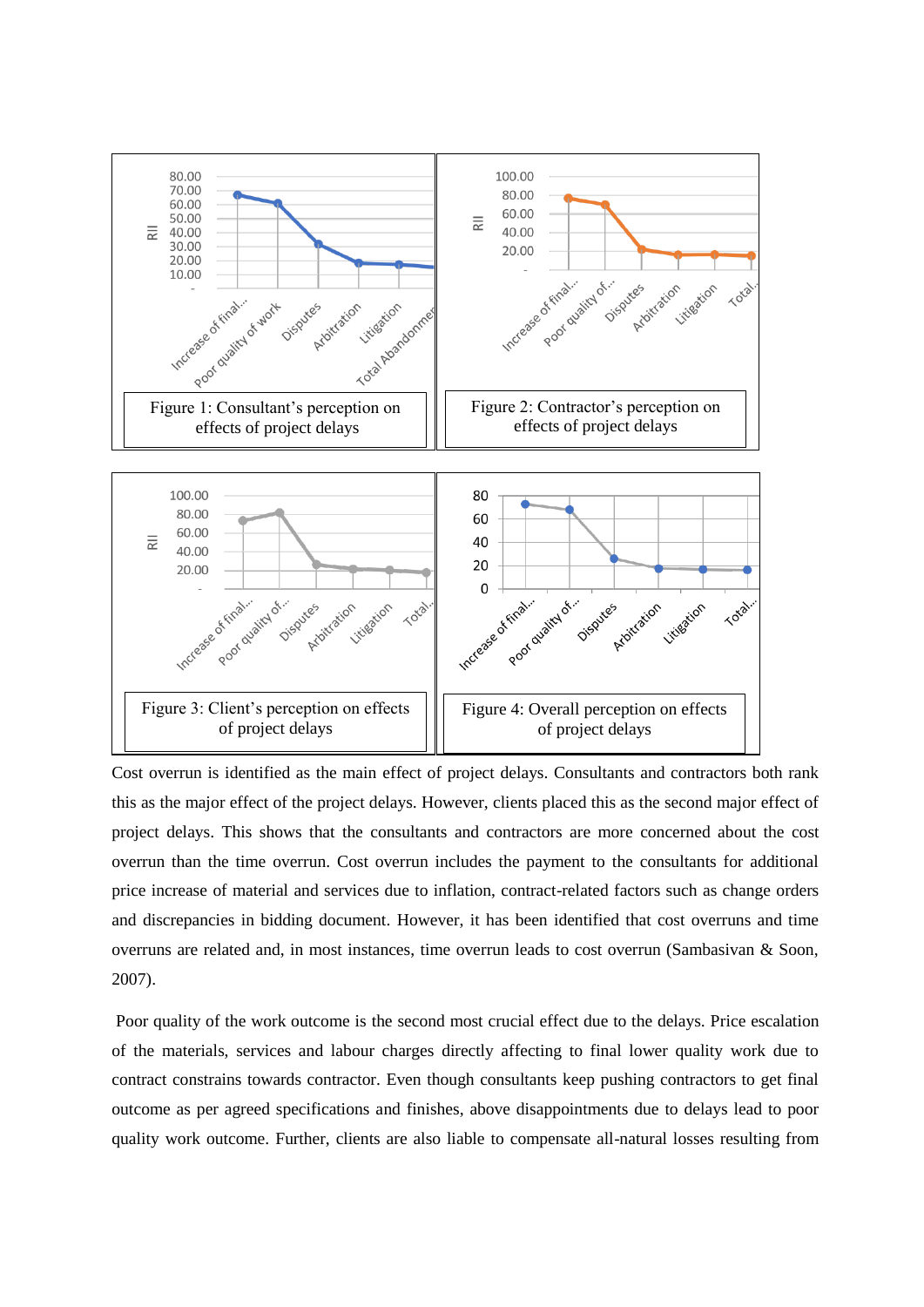their action, which disrupt the contractor's progress. According to the above factors, we can understand that the delays can lead to other effects such as dispute litigation.

Disputes are identified as the third main effect of the project delays. Disputes can be resolved by arbitration or litigation. However, resolving disputes either through arbitration or through litigation involves a substantial amount of time and money, therefore, it is best to avoid them. Mistakes of the contractors while construction projects are underway are identified as a factor leading to disputes. Therefore, consultants should use their strength to ensure the quality of the work. However, inspection by consultants is merely a quality control activity that does not necessarily assure the quality of the final product. Hence, contractors should always take preventive measures to eliminate potential nonconformities. This will help to reduce disputes arising due to the quality aspects of the projects.

Factors such as delay in the payments for completed work, frequent owner interference, changing requirements, lack of communication between the various parties, problems with neighbours, and unforeseen site conditions give rise to disputes between various parties. The disputes, if not resolved amicably, can lead to arbitration or litigation (Sambasivan & Soon, 2007).

Arbitration is identified as the fourth effect of the project delays. In all construction contracts, there is a clause dealing with dispute resolution. If any pre-arbitral alternate dispute resolution mechanism fails, arbitration can be done. The law related to arbitration in Sri Lanka is covered by the Arbitration Act No. 11 of 1995. In Sri Lanka, the arbitration process is a time-consuming dispute resolution method. Including a pre-arbitral alternate dispute resolution mechanism to contract is a better way to minimize the arbitrations. The most important method to diminish the arbitration process is by reducing disputes.

Litigation is the fifth major effect of project delays. Litigation is used for dispute resolution when an arbitration clause is not available. Litigation is conducted under the jurisdiction of the courts. When considering the Sri Lankan construction industry litigation process is a time-consuming dispute resolution method. Therefore, it is recommended to minimise disputes and, if any disputes, solve them through pre arbitral dispute resolution methods.

Due to the delays, some construction projects were totally abandoned. This is identified as the sixth effect of project delays. This is high with governmental construction projects like roads and power plants. However, the effect of total abandonment of project is low in government construction projects in the Central province. Most of the time, the abandoning of projects happens due to disputes. Sometimes dispute resolution methods such as litigation take a long time. Due to these delays, some projects were totally abandoned on certain occasions.

**Difference in Perception among Consultants, Contractors and Clients on Effects of Project Delays**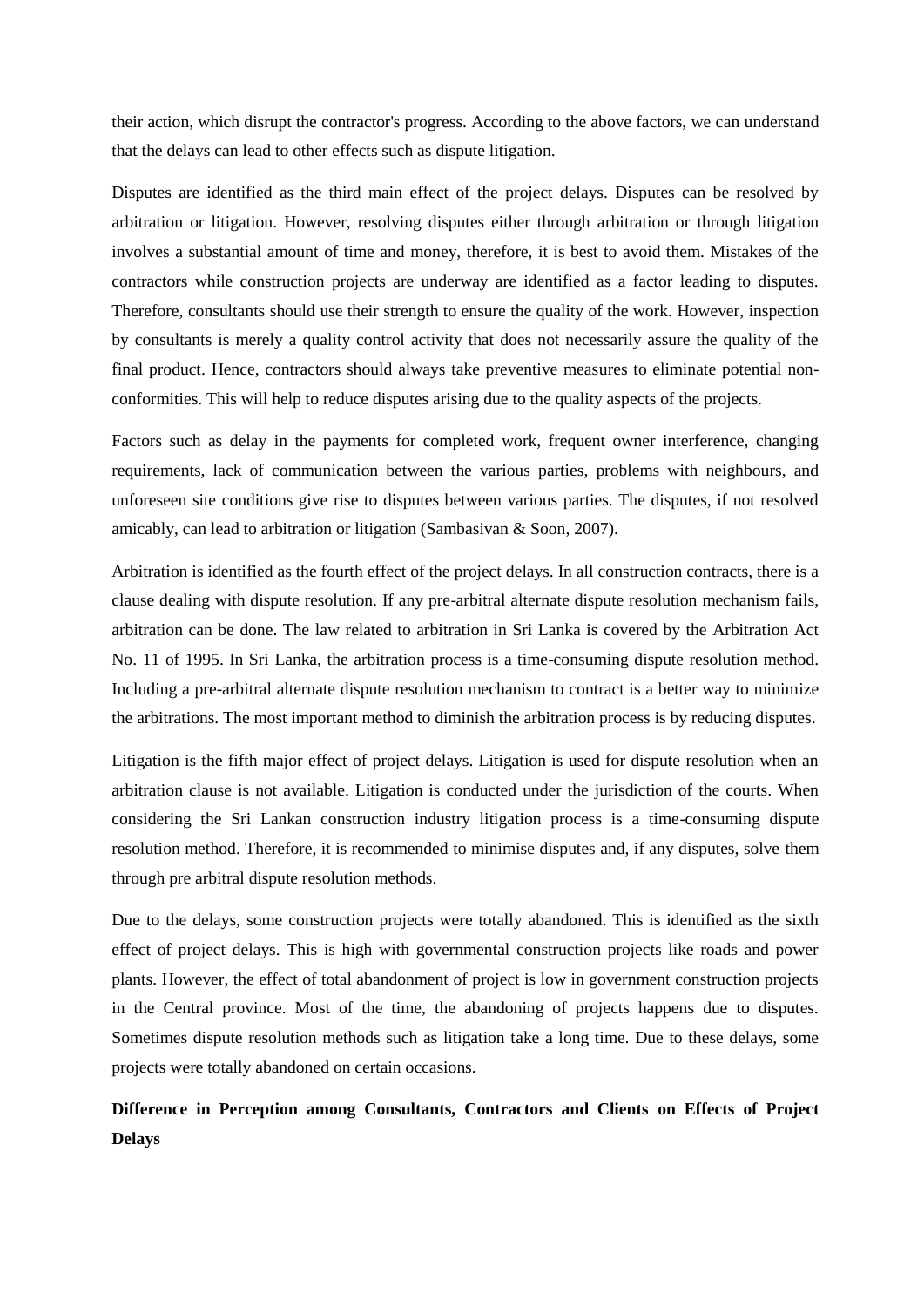The Spearman's rank correlation coefficient was used to check the agreement between clients, consultants and contractors on perceived effects of project delays in government construction projects in the Central Province in Sri Lanka. Accordingly, the calculated Spearman's correlation coefficients and significance level for the effects due to project delays as identified by the consultants, contractors and clients are shown in the following table 3.4.

*Table 3.4: Agreement among Consultants, Contractors and Clients for effects due to project delays*

| <b>Stakeholder Group</b>  | Spearman's<br><b>Rank Correlation</b><br><b>Coefficient</b> | <b>Significance</b><br>levels |
|---------------------------|-------------------------------------------------------------|-------------------------------|
| Consultants & Contractors | 0.9429                                                      | 0.01                          |
| Contractors & Clients     | 0.8857                                                      | 0.01                          |
| Consultants & Clients     | 0.9429                                                      | 0.01                          |

The Spearman rank correlation coefficients show a high level of agreement between all the stakeholder groups involved about the effects due to project delays. The correlation coefficients are significant at 1%. Thus, we can say at 99% confident that the correlation has not occurred by chance.

To check if the perceived effects are significantly different at least for one party among the three parties concerned, Kruskal-Wallis H test was performed. Accordingly, calculated Kruskal-Wallis H test, Chi-square value and *p* value are shown in the following table 3.5. There is no significant evidence to say that the RII on perceived effects of project delays of the three parties; clients, consultants and contractors are significantly different for at least one party from others.

*Table 3.5: Kruskal-Wallis H test results- All three parties*

|            | 1.06 |
|------------|------|
| Chi-Square | 5.99 |
| $P$ -value | 0.58 |

## **CONCLUSIONS**

The main objective of this study was to identify and rank the delay factors and their effects and assess the difference in the perceptions of three major industry stakeholders, namely clients, consultants and contractors, on the causes and effects of project delays in medium scale government building construction project completion in the Central province of Sri Lanka. Improper project management of contractors is identified as the main factor for project delays in government construction projects in the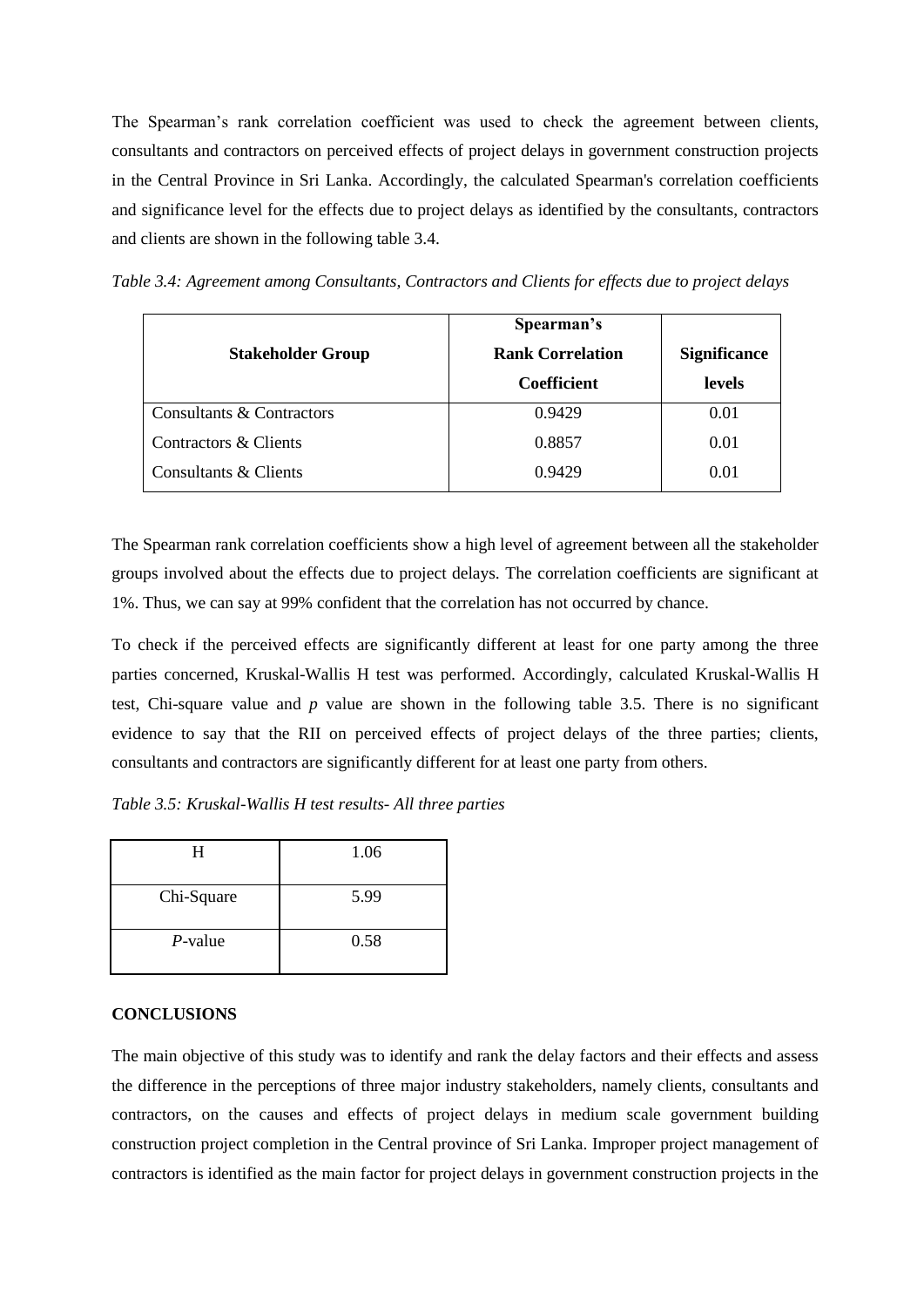Central province. Both consultants and clients identify this as the main cause, while contractors recognized it in the third place. Shortage of labours is considered to be the second leading cause of the project delays. According to the ranking order, the other crucial causes of project delays are financial problems of the clients, improper work planning by the contractor, delay in payment process, clients changing their original scope, delay in drawings submission, delays in approvals, financial difficulties of the contractor and lack of communication of interested parties.

Clients, consultants and contractors agreed that the following causes are the least important for the project delays in government construction projects in the Central province of Sri Lanka. They are lack of experience of the consultants, government regulatory changes during the construction, disputes and attitude of consultant's persons. There is no significant difference in relative importance given for causes of project delays by contractors, consultants and clients. The level of agreement between any two parties is also significant.

The main effect of project delays is identified as cost overrun. The other effects of project delays are cost poor quality of the work, disputes, arbitrations, litigation and total abandonment. Furthermore, there is no significant difference in relative importance given for effects of project delays by contractors, consultants and clients. There is a high and significant level of agreement on the effects of project delays between any two parties.

#### **REFERENCES**

- Aibinu, A.A. & Jagboro, G.O. (2002), The effects of construction delays on project delivery in Nigerian construction industry: *International Journal of Project Management, 20*, 593–599.
- Assaf & Al-Hejji ( 2006). Causes of delay in large construction projects. *International journal of project management, 24,* 349-357.
- Central Bank of Sri Lanka (2018). *Annual Report*.
- Jayawardane A.K.W. & Pandita H.G.W (2003), Understanding and mitigating the factors affecting construction delays: *Engineer Journal of Institute of Engineers of Sri Lanka*, *35*(2),7-14.
- Khalid, F.J. (2019), The Impact of Poor Planning and Management on the Duration of Construction Projects: A Review. Available at https://www.researchgate.net/publication/333973330 The Impact of Poor Planning and Ma nagement\_on\_the\_Duration\_of\_Construction\_Projects\_A\_Review.